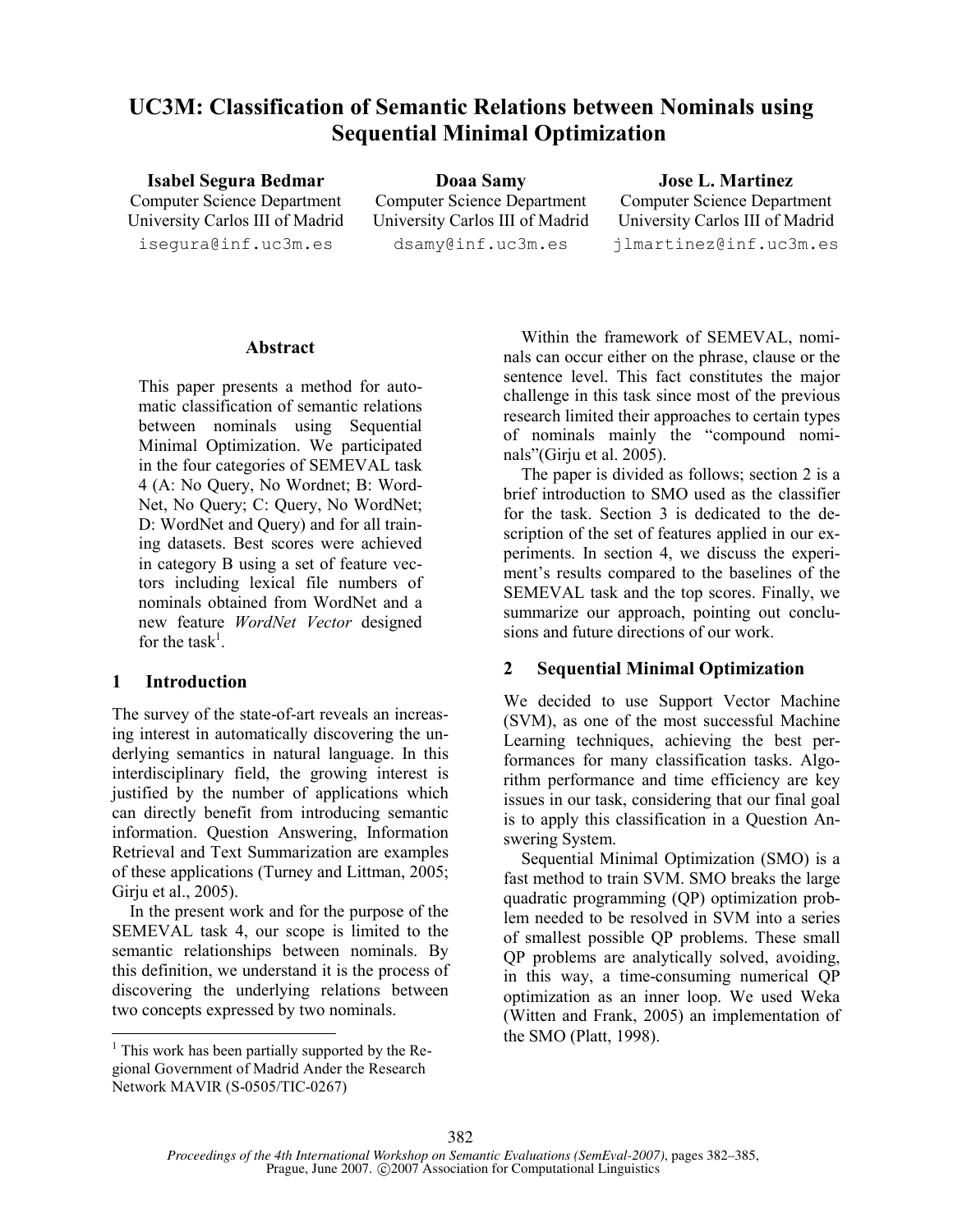## 3 Features

Prior to the classification of semantic relations, characteristics of each sentence are automatically extracted using GATE (Cunningham et al., 2002). GATE is an infrastructure for developing and deploying software components for Language Engineering. We used the following GATE components: English Tokenizer, Part-Of-Speech (POS) tagger and Morphological analyser.

The set of features used for the classification of semantic relations includes information from different levels: word tokens, POS tags, verb lemmas, semantic information from WordNet, etc. Semantic features are only applied in categories B and D.

On the lexical level, the set of word features include the two nominals, their heads in case one of the nominals in question or both are compound nominals ( e.g. the relation between <e1>tumor shrinkage</e1> and <e2>radiation *therapy*  $\langle e2 \rangle$  is actually between the head of the first "shrinkage" and "radiation therapy"). More features include: the two words before the first nominal, the two words after the second nominal, and the word list in-between (Wang et al., 2006).

On the POS level, we opted for using a set of POS features since word features are often too sparse. This set includes POS tags of the two words occurring before the first nominal and the two words occurring after the second nominal together with the tag list of the words inbetween (Wang et al., 2006). POS tags of nominals are considered redundant information.

Information regarding verbs and prepositions, occurring in-between the two nominals, is highly considered. In case of the verb, the system takes into account the verb token and the information concerning the voice and lemma. In the same way, the system keeps track of the prepositions occurring between both nominals. In addition, a feature, called numinter, indicating the number of words between nominals is considered.

Other important feature is the path from the first nominal to the second nominal. This feature is built by the concatenation of the POS tags between both nominals.

The feature related to the query provided for each sentence is only considered in the categories C and D according to the SEMEVAL restrictions.

On the semantic level, we used features obtained from WordNet. In addition to the Word-Net sense keys, provided for each nominal, we extracted its synset number and its lexical file number.

Based on the work of Rosario, Hearst and Fillmore (2002), we suppose that these lexical file numbers can help to determine if the nominals satisfy the restrictions for each relation. For example, in the relation Theme-Tool, the theme should be an object, an event, a state of being, an agent, or a substance. Else, it is possible to affirm that the relation is false.

For the Part-Whole relation and due to its relevance in this classification task, a feature indicating metonymy relation in WordNet was taken into account.

Furthermore, we designed a new feature, called WordNet vector. For constructing this vector, we selected the synsets of the third level of depth in WordNet and we detected if each is ancestor or not of the nominal. It is a binary vector, i.e. if the synset is ancestor of the nominal it is assigned the value 1, else it is assigned the value 0. In this way, we worked with two vectors, one for each nominal. Each vector has a dimension of 13 coordinates. Each coordinate represents one of the 13 nodes in the third level of depth in WordNet. Our initial hypothesis considers that this representation for the nominals could perform well on unseen data.

# 4 Experiment Results

Cross validation is a way to test the ability of the model to classify unseen examples. We trained the system using 10-fold crossvalidation; the fold number recommended for small training datasets. For each relation and for each category (A, B, C, D) we selected the set of features that obtained the best results using the indicated cross validation.

We submitted 16 sets of results as we participated in the four categories (A, B, C, D). We also used all the possible sizes of the training dataset (1: 1 to 35, 2:1 to 70, 3:1 to 106, 4:1 to 140).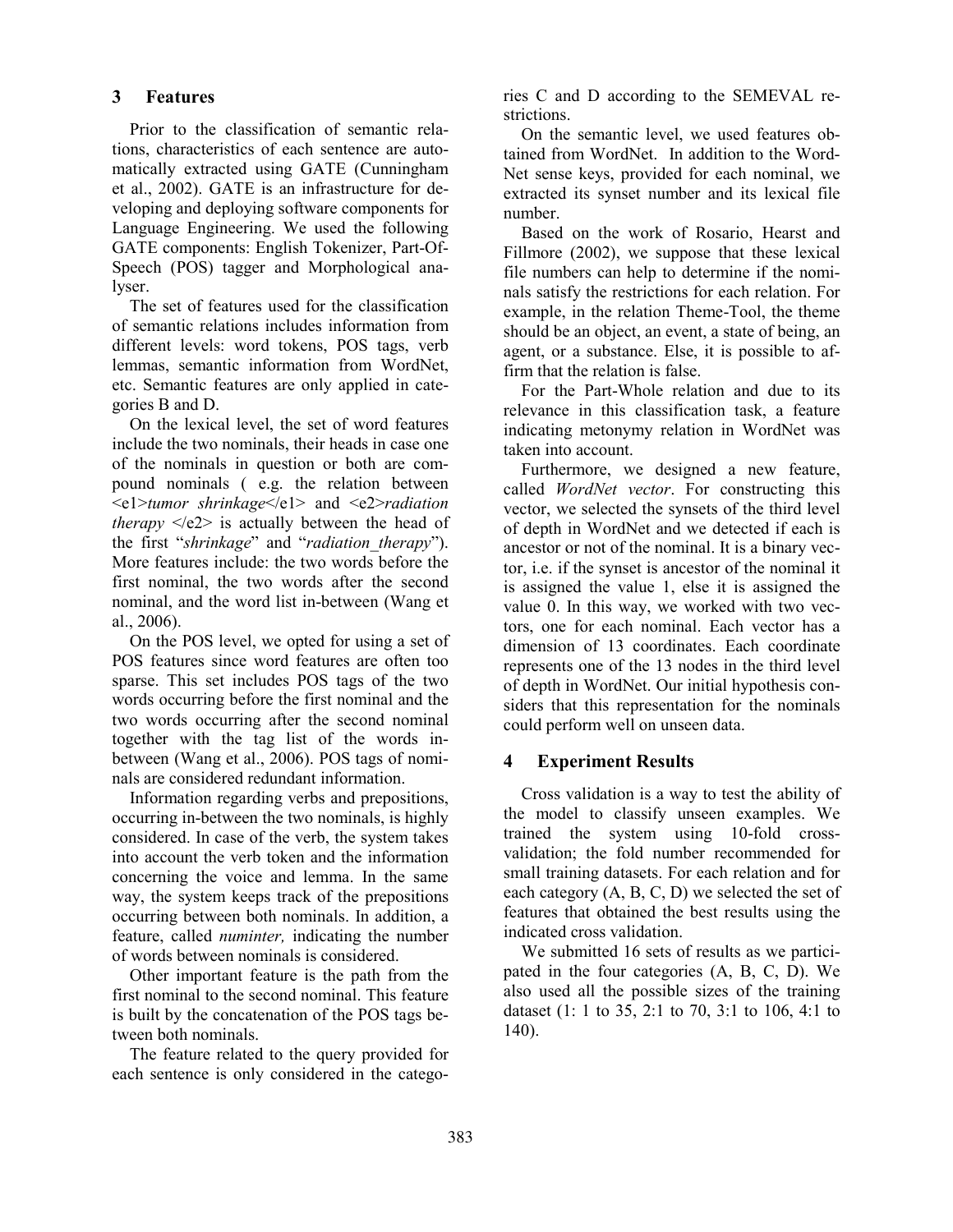|                     | No Query, No<br>A: |      |      | B:      | No   | Query, | C: No Query, No |      |      | Word-<br>$D$ :<br>Ouery. |      |      |
|---------------------|--------------------|------|------|---------|------|--------|-----------------|------|------|--------------------------|------|------|
|                     | WordNet            |      |      | WordNet |      |        | WordNet         |      |      | Net                      |      |      |
|                     | Prec               | Rec  | F    | Prec    | Rec  | F      | Prec            | Rec  | F    | Prec                     | Rec  | F    |
| Cause-Effect        | 50.0               | 51.2 | 50.6 | 66.7    | 73.2 | 69.8   | 42.9            | 36.6 | 39.5 | 59.0                     | 56.1 | 57.5 |
| Instrument-Agency   | 47.5               | 50.0 | 48.7 | 73.7    | 73.7 | 73.7   | 51.4            | 50.0 | 50.7 | 67.5                     | 71.1 | 69.2 |
| Product-Producer    | 65.3               | 51.6 | 57.7 | 83.7    | 66.1 | 73.9   | 67.4            | 50.0 | 57.4 | 74.5                     | 61.3 | 67.3 |
| Origin-Entity       | 50.0               | 27.8 | 35.7 | 63.0    | 47.2 | 54.0   | 54.5            | 33.3 | 41.4 | 63.3                     | 52.8 | 57.6 |
| Theme-Tool          | 50.0               | 27.6 | 35.6 | 50.0    | 48.3 | 49.1   | 47.4            | 31.0 | 37.5 | 40.9                     | 31.0 | 35.3 |
| Part-Whole          | 26.5               | 34.6 | 30.0 | 72.4    | 80.8 | 76.4   | 34.0            | 61.5 | 43.8 | 57.1                     | 76.9 | 65.6 |
| Content-Container   | 48.4               | 39.5 | 43.5 | 57.6    | 50.0 | 53.5   | 48.6            | 44.7 | 46.6 | 63.6                     | 55.3 | 59.2 |
| Avg for UC3M        | 48.2               | 40.3 | 43.1 | 66.7    | 62.8 | 64.3   | 49.4            | 43.9 | 45.3 | 60.9                     | 57.8 | 58.8 |
| Avg for all systems | 59.2               | 58.7 | 58.0 | 65.3    | 64.4 | 63.6   | 59.9            | 59.0 | 58.4 | 64.9                     | 60.4 | 60.6 |
| Max Avg F           |                    |      | 64.8 |         |      | 72.4   |                 |      | 65.1 |                          |      | 62.6 |

Table 1 Scores for A4, B4, C4 and D4

For some learning algorithms such as decision trees and rule learning, appropriate selection of features is crucial. For the SVM model, this is not so important due to its learning mechanism, where irrelevant features are usually balanced between positive and negative examples for a given binary classification problem. However, in the experiments we observed that certain features have strong influence on the results, and its inclusion or elimination from the vector, influenced remarkably the outcomes.

In this section, we will briefly discuss the experiments in the four categories highlighting the most relevant observations.

In category A, we expected to obtain better results, but the overall performance of the system has decreased in the seven relations. This shows that our system has over-fitted the training set. The contrast between the F score values in the cross-validation and the final test results demonstrates this fact. For all the relations in the category A4, we obtained an average of F=43.1% [average score of all participating teams: F=58.0% and top average score:  $F=64.8\%$ ].

In Product-Producer relation, only two features were used: the two heads of the nominals. In training, we obtained an average  $F = 60\%$  using cross-validation, while in the final test data, we achieved an average score F=57.7%. For the relation Theme-Tool, other set of features was employed: nominals, their heads, verb, preposition and the list of word between both nominals. Based on the results of the 10-fold cross validation, we expected to obtain an average of the F=70%. Nevertheless, the score obtained is F  $=30\%$ .

In category B, our system has achieved better scores. Our average score F is 64.3% and it is above the average of participating teams  $(F=63.6\%)$  and the baseline.

Best results in this category were achieved in the relations: Instrument-Agency (F=73.7%), Product-Producer (F=73.9%), Part-Whole (F=76.4%). However, for the relation Theme-Tool the system obtained lower scores  $(F=49.1\%)$ .

It is obvious that introducing WordNet information has improved notably the results compared with the results obtained in the category A.

In categories C and D, only three groups have participated. In category C (as in category A), the system results have decreased obviously (F=45.3%) with respect to the expected scores in the 10-fold cross validation. Moreover, the score obtained is lower than the average score of all participants (F=58.4%) and the best score (F=65.1%). For example, in training the Instrument-Agent relation, the system achieved an average F=78% using 10-fold cross-validation, while for the final score it only obtained  $F=50.7\%$ .

Results reveal that the main reason behind the low scores in A and C, is the absence of information from WordNet. Hence, the vector design needs further consideration in case no semantic information is provided.

In category D, both WordNet senses and query were used, we achieved an average score F=58.8%. The average score for all participants is F=60.6% and the best system achieved F=62.6%. However, the slight difference shows that our system worked relatively well in this category.